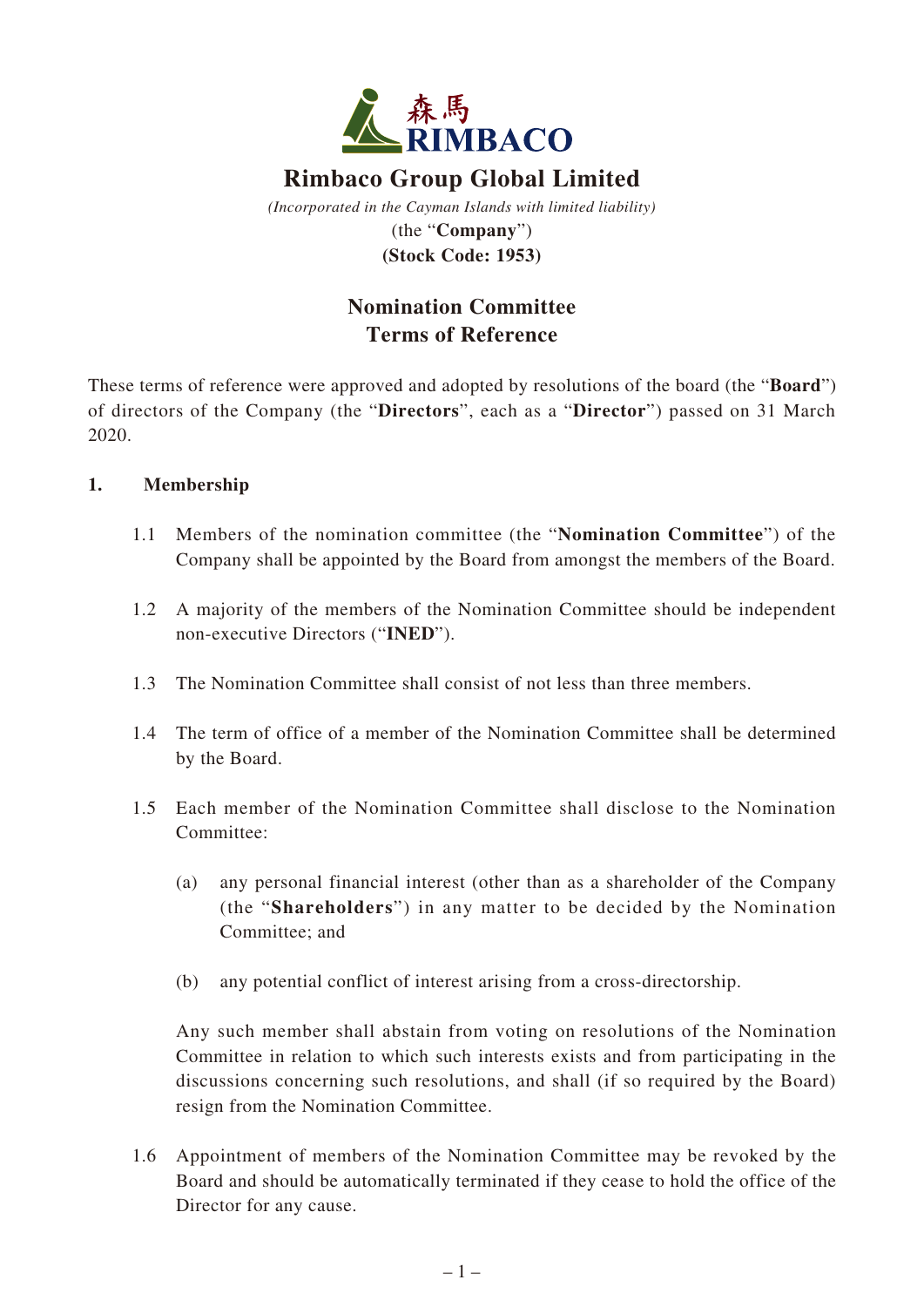### **2. Chairman**

- 2.1 The chairman of the Nomination Committee (the "**Chairman**") shall be appointed by the Board. In the absence of the Chairman from any meeting, the remaining members of the Nomination Committee present shall elect one of their members to be the Chairman of the meeting.
- 2.2 The Nomination Committee shall be chaired by the chairman of the Board or an INED.

#### **3. Secretary**

3.1 The Nomination Committee may from time to time appoint any other person with appropriate qualification and experience as the secretary of the Nomination Committee (the "**Secretary**").

#### **4. Quorum**

- 4.1 The quorum for meetings of the Nomination Committee shall be any two members of the Nomination Committee, one of whom shall be an INED.
- 4.2 A duly convened meeting of the Nomination Committee at which a quorum is present at the time when the meeting proceeds to business and continues to be present until the conclusion of the meeting shall be competent to exercise all or any of the authorities, powers and discretions vested in or exercisable by the Nomination Committee.

#### **5. Frequency of meetings**

5.1 The Nomination Committee shall meet not less than once a year (the "**Regular Meeting**") and at such other times as the Chairman or any other members of the Nomination Committee shall require.

#### **6. Attendance at meetings**

- 6.1 Members of the Nomination Committee and the Secretary may attend meetings of the Nomination Committee either in person or through other electronic means of communication.
- 6.2 Members of the Nomination Committee may invite such person as they think fit, including but not limited to external advisors or consultants, to attend and speak (but not to vote) at a meeting of the Nomination Committee.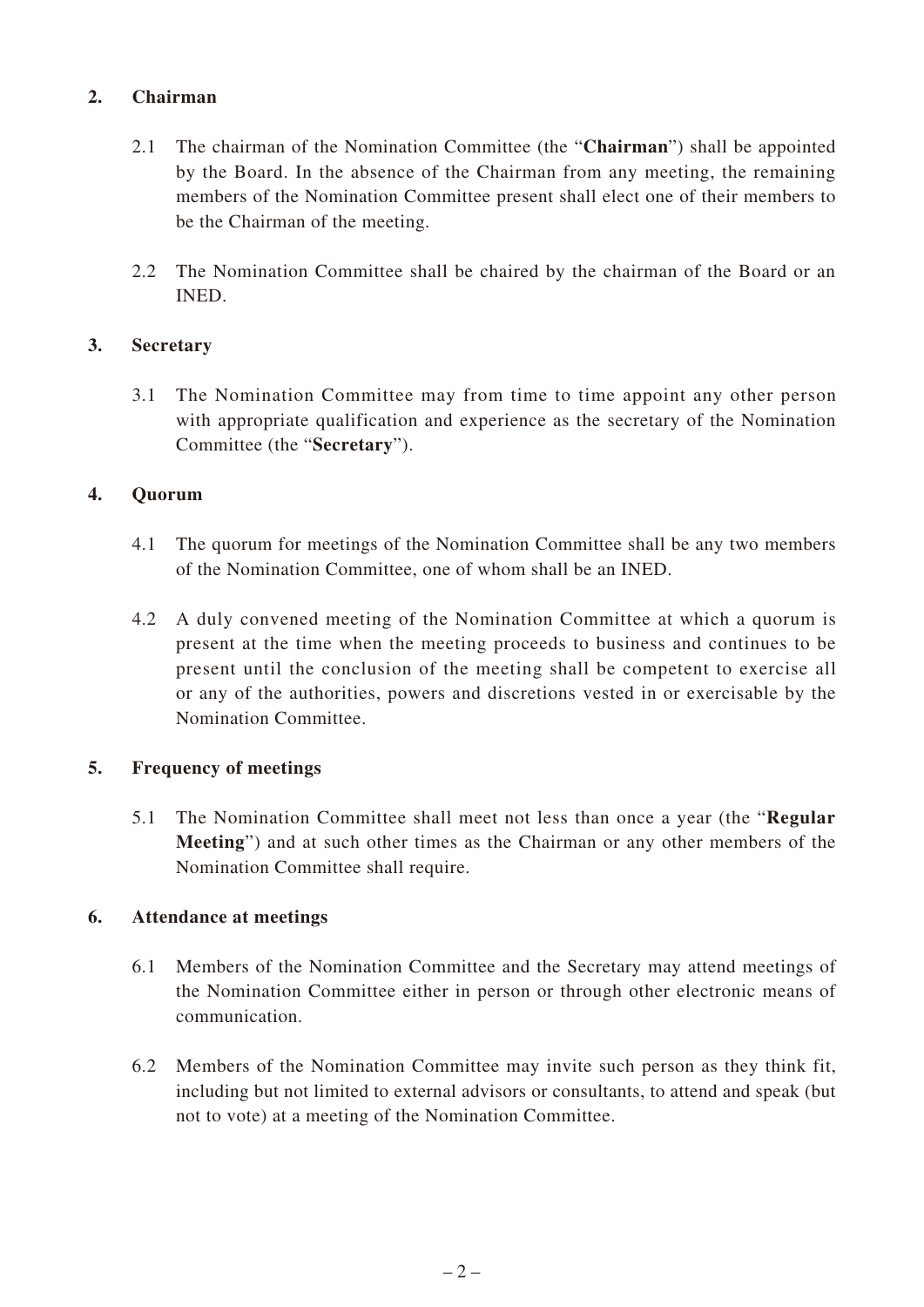### **7. Notice of meetings**

- 7.1 A meeting of the Nomination Committee may be convened by any of its members, or by the Secretary at the request of any its members.
- 7.2 Reasonable notice shall be given, so far as practicable, in writing or by telephone or in such other manner as the Nomination Committee may from time to time determine. Any member of the Nomination Committee may waive notice of any meeting either prospectively or retrospectively.
- 7.3 In respect of a Regular Meeting and so far as practicable in all other cases, an agenda and accompanying supporting papers shall be sent to all members of the Nomination Committee and to other attendees as appropriate at least three days before the date of the meeting (or such other period as all the members of the Nomination Committee may agree).
- 7.4 Any member of the Nomination Committee shall be entitled, by notice to the Secretary, to include other matters relevant to the functions of the Nomination Committee in the agenda of a Nomination Committee meeting.
- 7.5 A resolution in writing signed by all the members of the Nomination Committee shall be as valid and effectual as if a resolution had been passed at a meeting of the Nomination Committee duly convened and held.

## **8. Minutes of meetings**

- 8.1 The Secretary (or his/her delegate) in attendance at the meetings of the Nomination Committee shall record in sufficient detail the matters considered and decisions reached at such meetings. The minutes shall also include any concerns raised and/ or dissenting views expressed by any member of the Nomination Committee.
- 8.2 The Secretary shall ascertain, at the beginning of each meeting, the existence of any conflicts of interest and minute them accordingly. The relevant member of the Nomination Committee shall not be counted towards the quorum and he/she shall abstain from voting on any resolution of the Nomination Committee in which he/she or any of his/her associates have a material interest, unless the exceptions set out in Note 1 to Appendix 3 of the Rules Governing the Listing of Securities on The Stock Exchange of Hong Kong Limited apply.
- 8.3 Draft and final versions of minutes of Nomination Committee meetings shall be sent to all members of the Nomination Committee for their comment and records respectively, in both cases within a reasonable time after the meeting is held. Once the minutes are signed, the Secretary shall circulate the minutes and reports of the Nomination Committee to all members of the Board.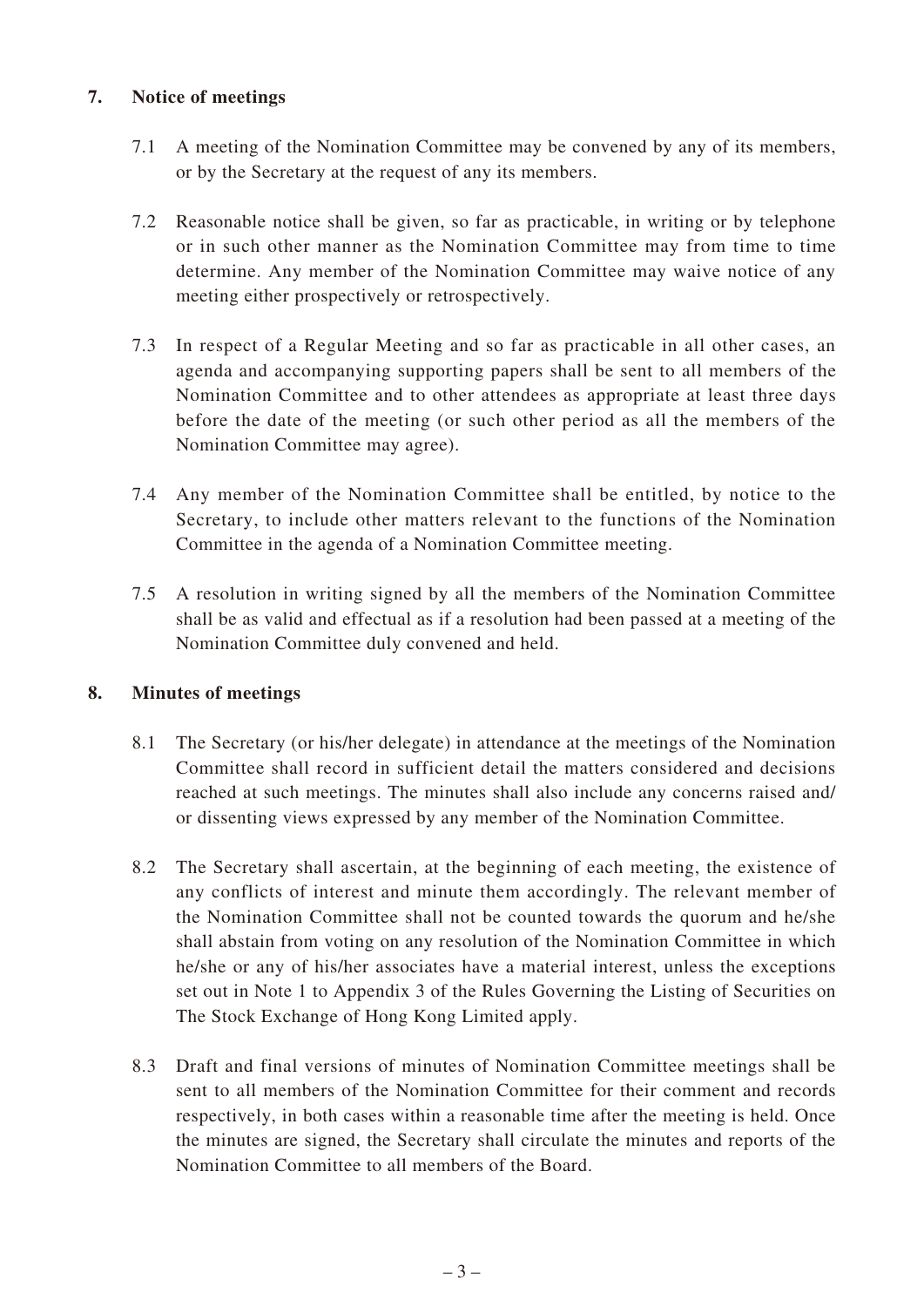8.4 Minutes of the Nomination Committee shall be kept by a duly appointed Secretary and shall be open for inspection by any Directors at any reasonable time on reasonable notice.

#### **9. Annual general meeting**

9.1 The Chairman or in his/her absence, another member of the Nomination Committee or failing this, his/her duly appointed delegate, shall attend the annual general meeting (the "**AGM**") of the Company and be prepared to respond to questions at the AGM on the Nomination Committee's activities and its responsibilities.

## **10. Other regulations governing the meetings and proceedings of the Nomination Committee**

10.1 Unless otherwise specified above, the provisions contained in the Company's Articles of Association for regulating meetings and proceedings of Directors shall apply to the meetings and proceedings of the Nomination Committee.

## **11. Authority**

- 11.1 The Nomination Committee is authorized by the Board:
	- (a) to investigate any activity within its terms of reference;
	- (b) to seek any information it requires from any Director or employee of the Company and its subsidiaries to perform its duties;
	- (c) to conduct interviews with prospective candidates for nomination; and
	- (d) to make full use of intermediary agencies to identify qualified candidates at the expense of the Company.

## **12. Duties**

- 12.1 The duties of the Nomination Committee are as follows:
	- (a) to review the structure, size and composition (including the skills, knowledge, experience and diversity representation) of the Board at least annually and make recommendations on any proposed changes to the Board to complement the corporate strategy of the Company;
	- (b) to develop a list of desirable skills, perspectives and experience at the outset of the selection process for a new Director;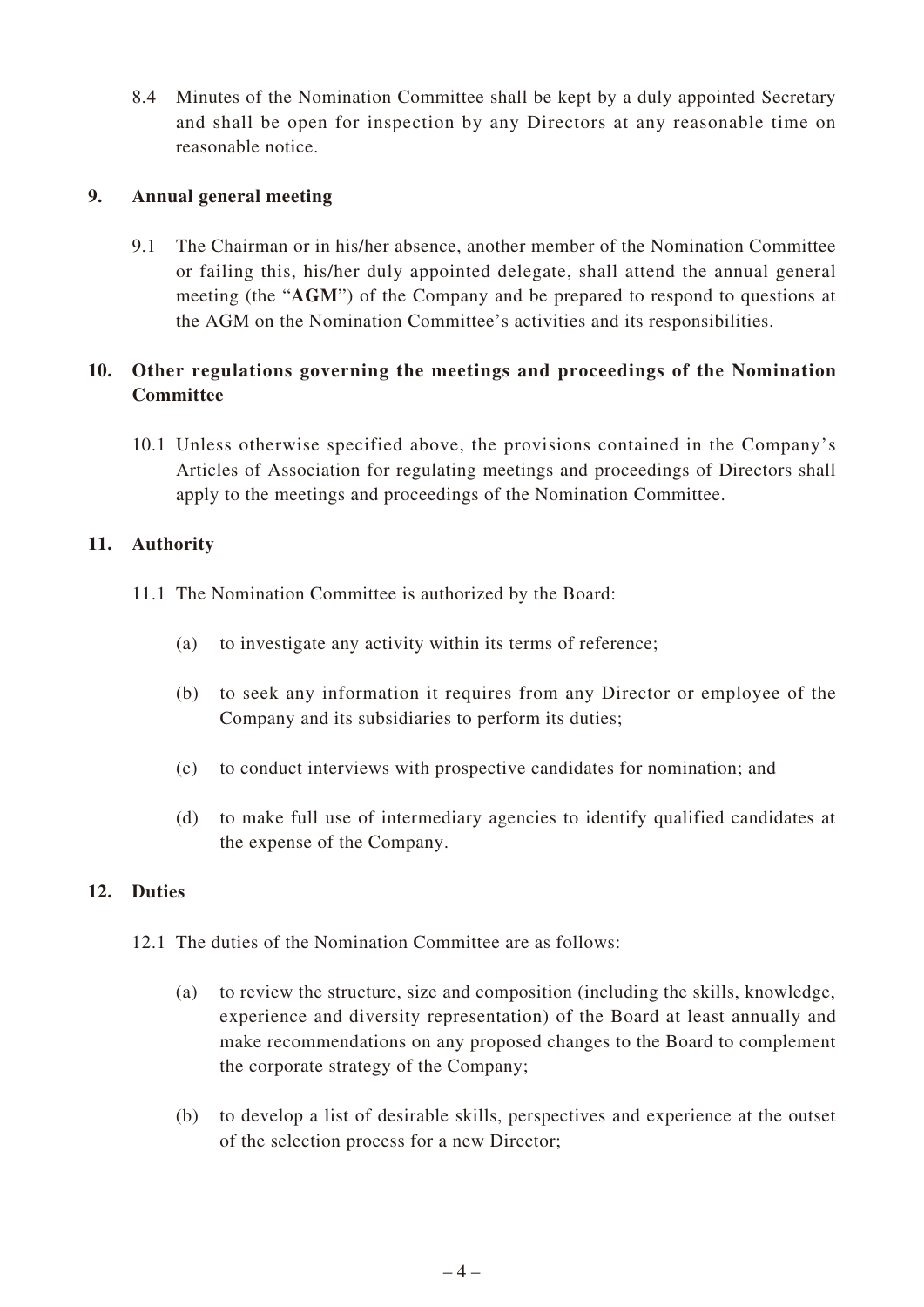- (c) to identify individuals suitably qualified to become Board members and select or make recommendations to the Board on the selection of individuals nominated for directorships;
- (d) to assess the independence of INEDs;
- (e) to make recommendations to the Board on the appointment or re-appointment of Directors and succession planning for Directors, in particular the Chairman and the Chief Executive Officer of the Company, to ensure the long term success of the Company;
- (f) to evaluate and assess the optimal composition of the Board, taking into account the Company's agreed strategies and objectives;
- (g) do any such things to enable the Nomination Committee to discharge its powers and functions conferred on it by the Board;
- (h) to review the effectiveness of the Company's Board Diversity Policy annually and making recommendations to the Board on the measurable objectives for achieving diversity of the Board; and
- (i) to conform to any requirement, direction, and regulation that may from time to time be prescribed by the Board or contained in the Company's constitution or imposed by legislation.

#### **13. Reporting Responsibilities**

- 13.1 The Nomination Committee shall review the terms of reference and effectiveness of the Nomination Committee annually, and recommend to the Board any necessary changes.
- 13.2 The Nomination Committee should compile a report on its role and work performed by it during the year, including disclosing the policy for the nomination of Directors, and the nomination procedures and the process and criteria adopted by it to select and recommend candidates for directorship during the year, for inclusion in the Company's Corporate Governance Report. This should also include the Board's policy or a summary of the policy on board diversity, including any measurable objectives that it has set for implementing the policy, and progress on achieving those objectives.